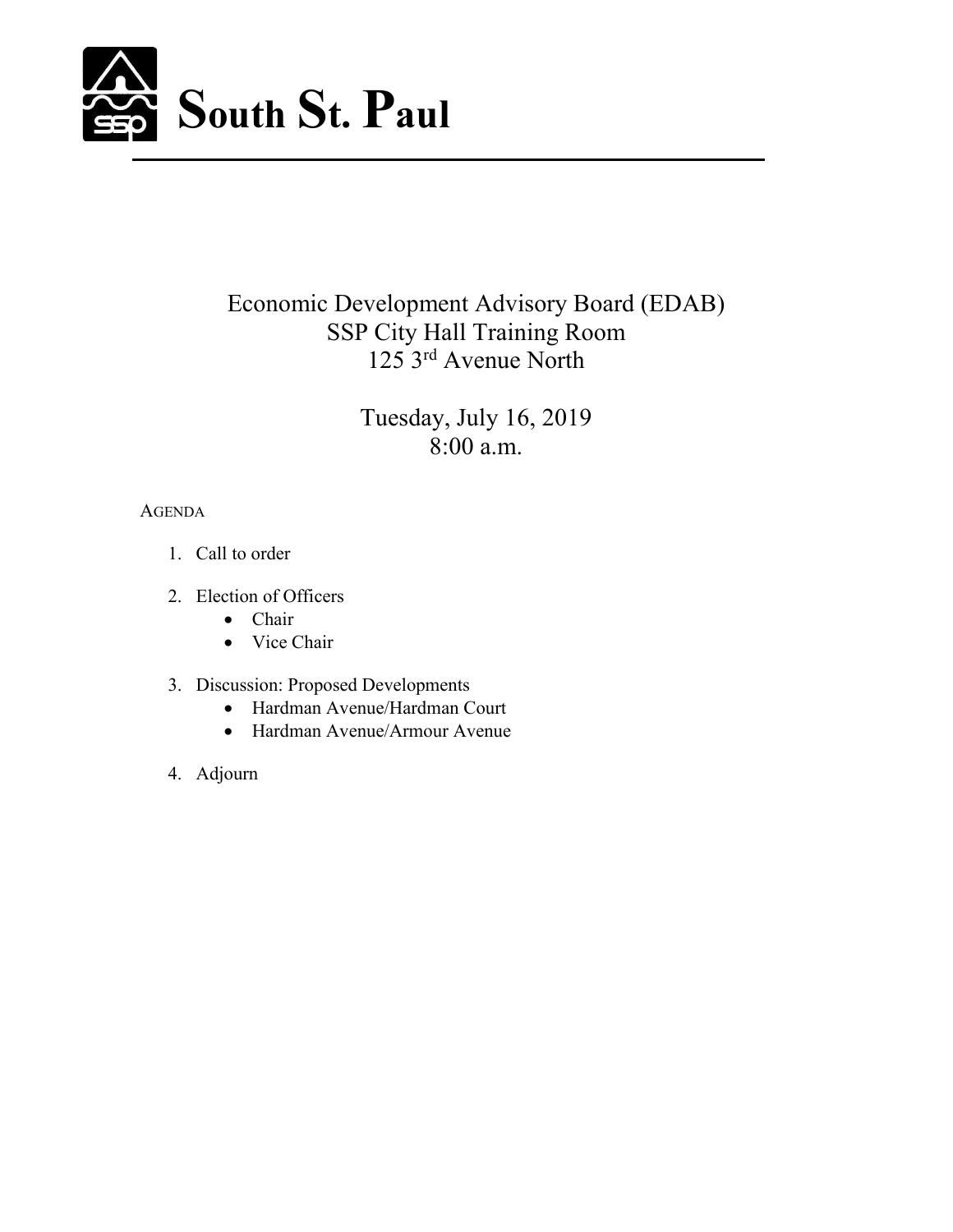

| <b>Meeting Date:</b> | <b>July 16, 2019</b>                                        |
|----------------------|-------------------------------------------------------------|
| To:                  | Members of the Economic Development Advisory Board          |
| From:                | Ryan Garcia, Director of Economic and Community Development |
| Subject:             | <b>Election of Officers</b>                                 |

## **Summary**

City Council Resolution 2016-37, which established an Economic Development Advisory Board for the City of South St. Paul, requires that the Board elect a Chair and Vice-Chair in March of each year. Since the March meeting was cancelled, we will seek nominations/volunteers for the offices of Chair and Vice Chair at the 7/16 meeting.

The Chair presides over all EDAB meetings, and has the authority to call special meetings and coordinate agenda items. The Vice-Chair serves as a "backup" to the Chair in the event that the Chair is unable to attend EDAB meetings.

## **Action Items**

- **1. Elect Chair of the EDAB**
- **2. Elect Vice-Chair of the EDAB**